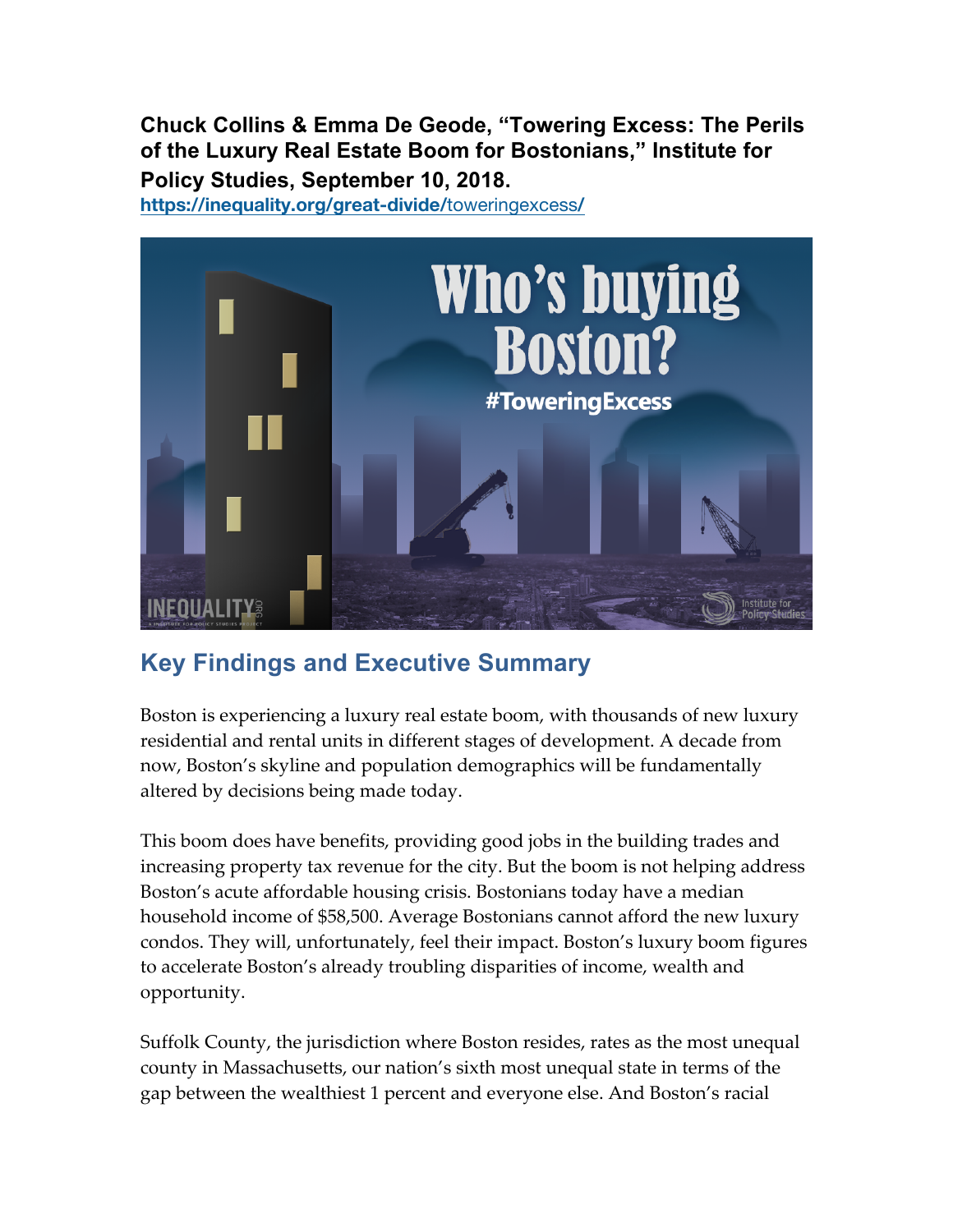wealth divide will only worsen if current trends continue. One marker of those trends: In 2015, not one single home mortgage loan was issued for African-American and Latino families in the Seaport District and the Fenway, two Boston neighborhoods with thousands of new luxury housing units.

City officials, meanwhile, are continuing to celebrate the construction of luxury properties such as the 61-story One Dalton Place. These towers, however, play a key role in the global hidden wealth infrastructure, a shadowy system that's hiding wealth and masking ownership, all for the purpose of helping the holders of private fortunes avoid taxes and oversight of illicit activities. Many Boston luxury properties are functioning, in effect, as wealth storage lockers for global capital.

With European countries now insisting on greater levels of transparency, illicit cash is now cascading into the United States. Many analysts now see our country as the world's second-biggest tax haven and secrecy jurisdiction after Switzerland. The U.S. Treasury Department's Financial Crimes Enforcement Network (FinCEN) has, in response to this trend, increased scrutiny over real estate markets in Miami, New York, and parts of California, Texas, and Hawaii. But Boston doesn't appear on the FinCEN network watchdog list, a status that may make the city particularly attractive for secret cash.

This report takes a preliminary look at the perils of Boston's luxury boom. These pages examine how Boston could better protect the public interest and, in the process, capture more of the current luxury real estate wealth flow to support affordable housing for Boston residents. We focus here on residential condominium ownership as a form of "wealth storage" and examine twelve of the highest-priced and presently occupied luxury housing developments constructed in Boston over the last decade.

- These twelve projects, totaling 1,805 units, have an average condominium price of \$3.02 million, a price 50 times higher than Boston's median household income.
- Over 35 percent of these units are owned by limited liability companies (LLCs) or trusts that obscure the real owners and beneficiaries. Almost 40 percent of the LLCs owning Boston luxury properties have organized themselves in the state of Delaware, the premiere secrecy jurisdiction in the United States. This Delaware connection shields the owners from public detection.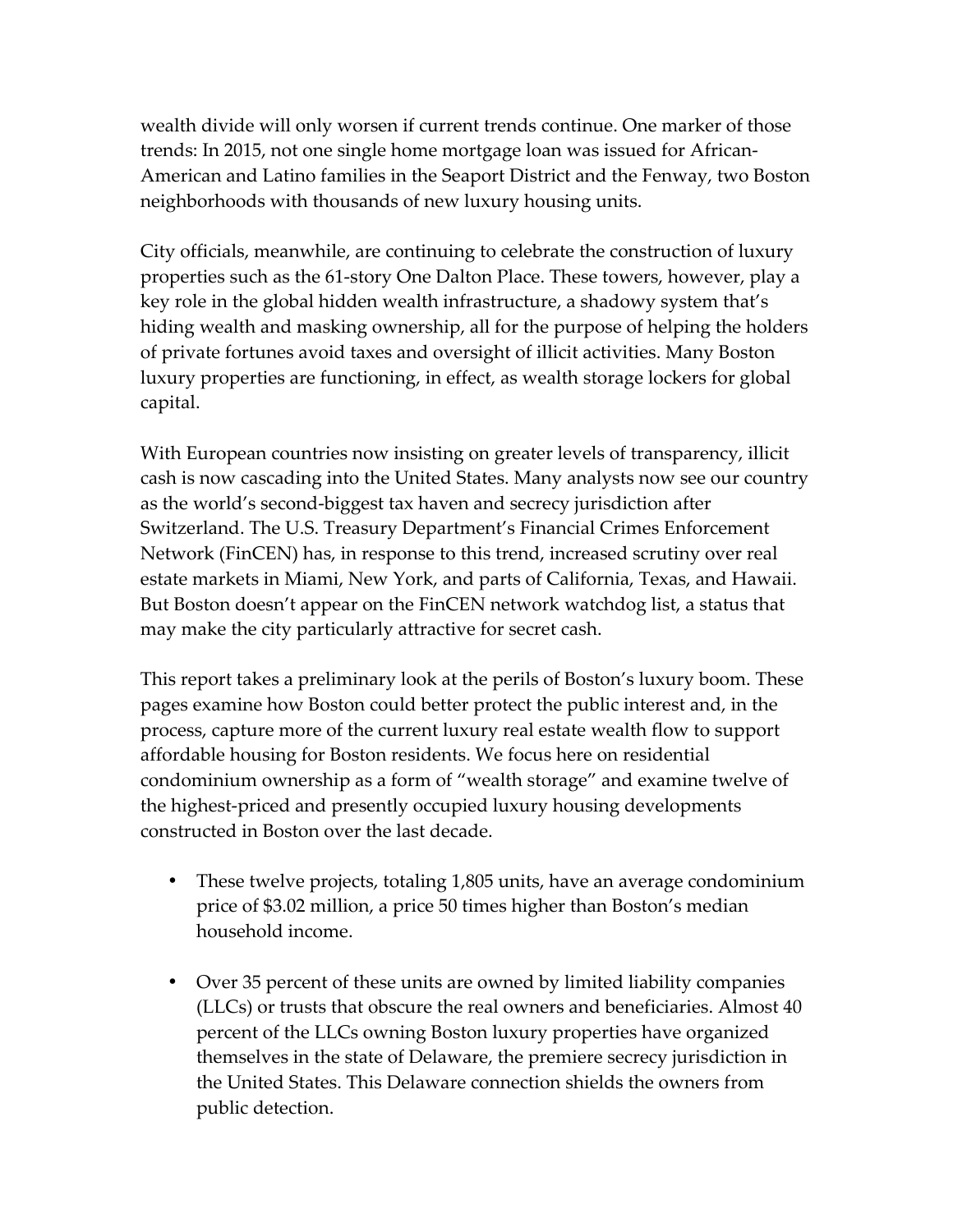- Of these 1,805 luxury units, 64 percent do not claim a residential exemption, a clear indication that the condo owners are not using their units as their primary residence.
- Some of Boston's new luxury buildings stand out as textbook "wealth" storage" properties. The 51 condominium units above the Mandarin Oriental Hotel at the Prudential Center, for instance, sold for an average of \$6.5 million. Over 56 percent of these units are owned by trusts, LLCs, and shell corporations, and fewer than 18 percent claim a residential exemption. The Millennium Tower has 443 units averaging \$2.4 million in assessed value. Over 35 percent are owned by shell corporations and trusts, and almost 80 percent of the units do not claim the residential exemption. Half of the LLCs that own units at Millennium Towers are organized in Delaware.
- This report's authors have identified a number of "red flag" transactions that in other jurisdictions would likely trigger a Treasury Department FinCEN criminal investigation. These include a large number of properties purchased through cash transactions by shell corporations and international buyers. Cash transactions greatly increase the risk that the properties involved are being used to launder money from criminal activities and speed capital flight.

Boston's past and current city administrations have permitted an explosion in luxury real estate property construction that is reshaping the city's skyline and economic composition. With thousands of new luxury units either under construction or seeking permits, city officials ought to be seriously exploring the perils these units pose.

Among the negative impacts the luxury boom invites:

**Higher Land and Housing Costs.** The luxury building boom is driving up the cost of land in central neighborhoods, with a ripple impact on the cost of housing throughout the city. Affluent, but not superrich, households in Boston find themselves pushed to outer neighborhoods, increasing competition for scarce affordable and moderately priced housing.

**A More Unequal City**. Bringing more millionaires and billionaires to Boston will exacerbate an already grotesque inequality of income, wealth, and opportunity.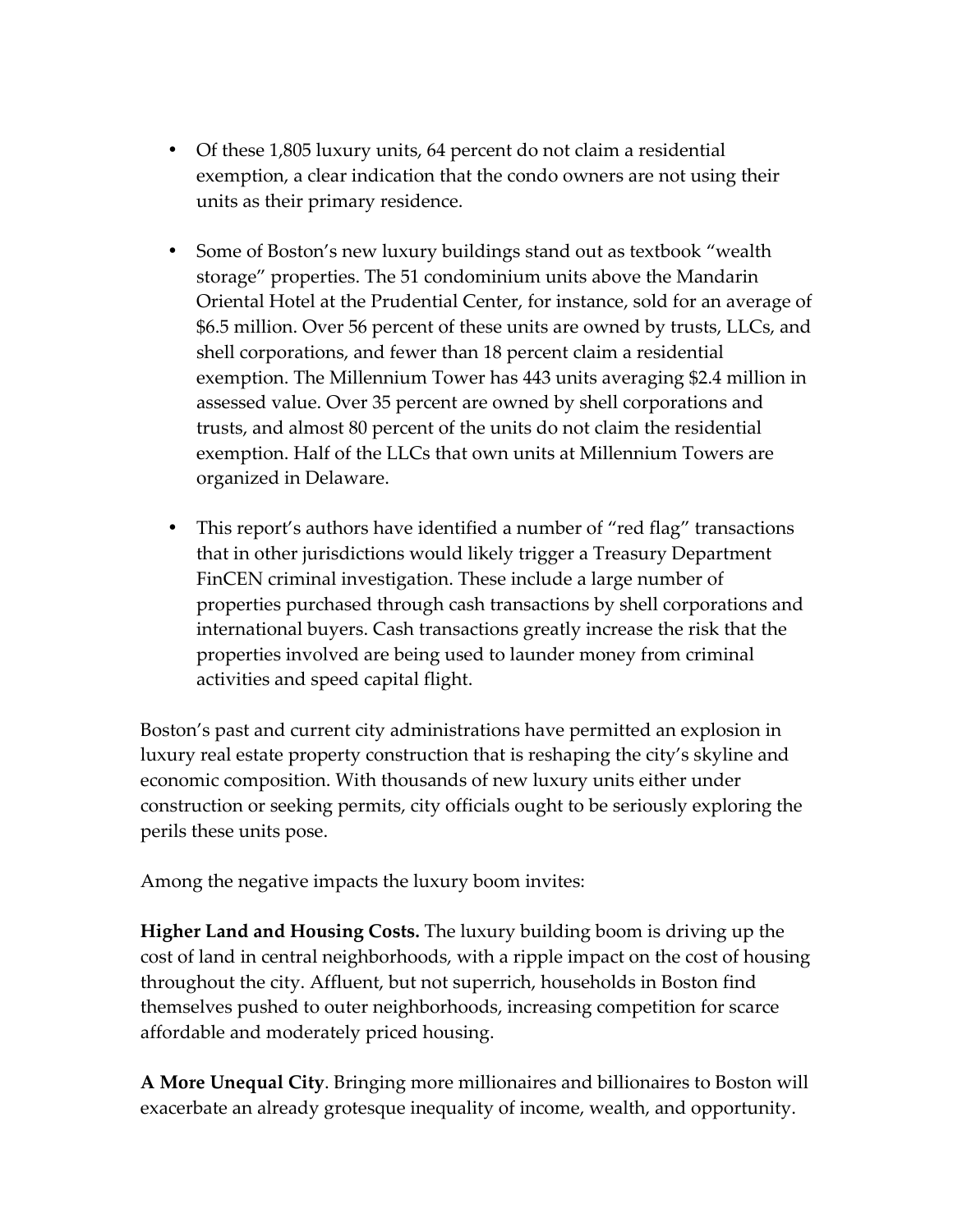New residents of these buildings will likely be wealthy white U.S. nationals and international buyers from European and Asian countries in the global 1 percent, compounding the extreme racial wealth divide that already exists in Boston. *The price of the \$40 million penthouse at One Dalton Place is nearly 700 times the annual median income in the city of Boston.*

**A Harboring of Criminal Activity**. Boston's luxury buildings can be used for crimes ranging from international money laundering to tax avoidance.

**Ecological Degradation.** Luxury projects such as One Dalton Place are requiring the construction of a new fossil fuel energy infrastructure at a time when Boston should be moving aggressively to transition toward 100 percent renewable energy in order to meet our clean energy commitments.

**A Less Independent Media**. The media, constrained by diminished reporting resources and dependent on advertising revenue from the luxury real estate industry, may be constrained in informing the public about the potential downsides of Boston's luxury real estate boom.

**An Unequal Immigration Welcome Mat**. Destitute asylum seekers fleeing persecution and danger are currently facing family separation and deportation. But wealthy foreign investors are buying their citizenship through the EB-5 visa program by investing in luxury properties such as One Dalton Place in Back Bay and Pierce Boston in the Fenway. EB-5 recipients receive a two-year green card and a pathway to apply for full citizenship in exchange for their cash.

**Neighborhood Apartheid**. Boston's luxury buildings function as vertical gated communities, walling off their residents from surrounding neighborhoods and communities. Developers are even constructing privatized recreation facilities. As one *Architectural Digest* article featuring One Dalton Place puts it: "Who Needs a Neighborhood When You Can Have These Wild Amenities?"

**A More Vulnerable Future**. If the luxury real estate market crashes, will the people of Boston be stuck holding the bag? What will be the impact on Boston in the event of a global slowdown or depression in real estate? What will happen with these dozens of behemoth buildings that require extraordinary amounts of energy and maintenance? Boston taxpayers may end up subsidizing luxury white elephants long after the developers, profits in their pockets, have walked away.